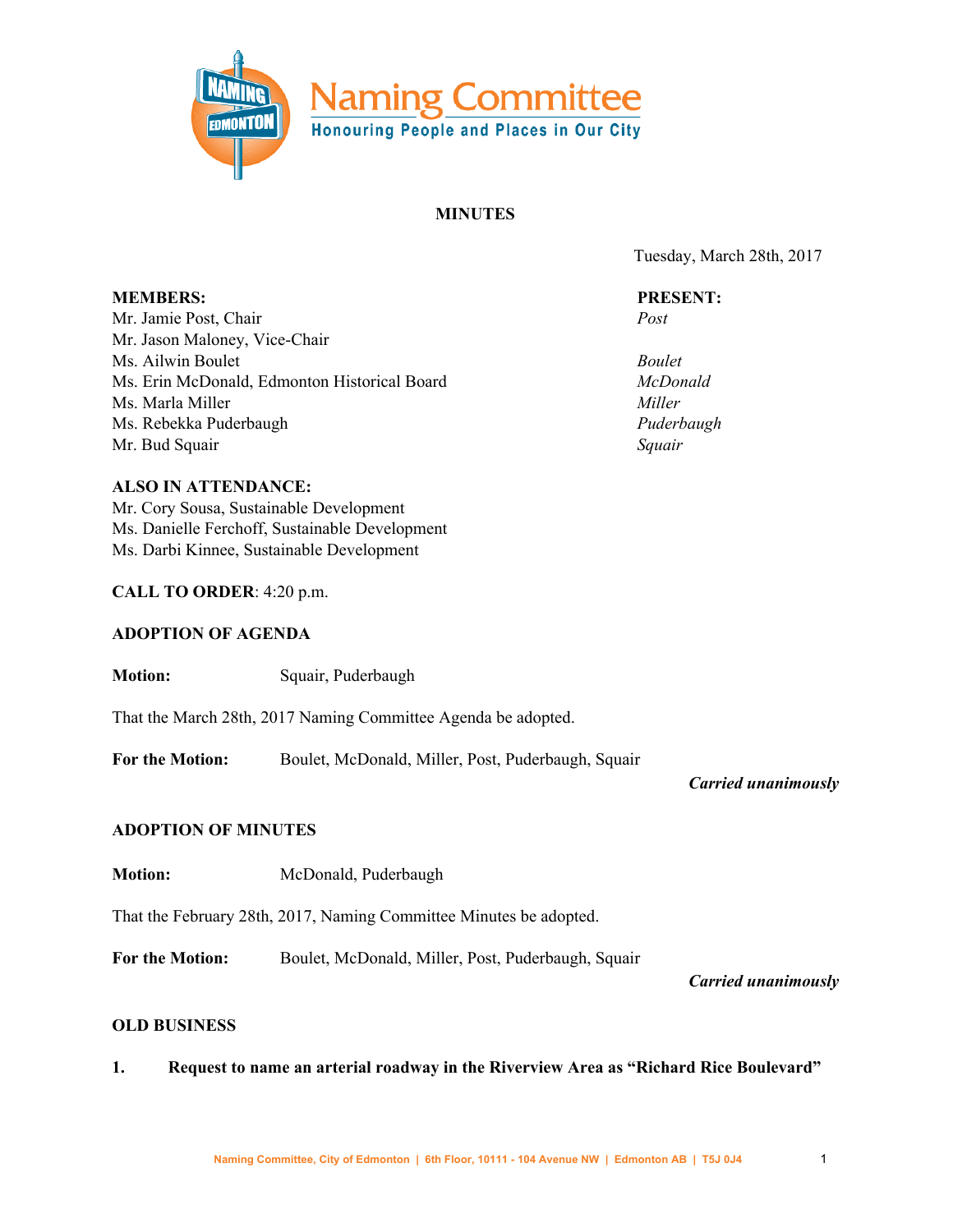

### **Motion:** Squair, Boulet

That the Naming Committee approves the name **"Richard Rice Boulevard NW"** for the future realigned 199 Street, south of 23 Avenue NW, located within the Riverview Area.

Dr. Richard "Dick" Rice was a pioneer in Canadian radio broadcasting. He founded Western Canada's first radio station, CJCA, and was the co-founder of CFRN-AM radio under Sunwapta Broadcasting Ltd. He is an Edmontonian of the Century and was a philanthropist.

**For the Motion:** Boulet, McDonald, Miller, Post, Puderbaugh, Squair

### *Carried unanimously*

# **2. Request to name a park in the Stillwater Neighbourhood as "Justina Rice Park"**

**Motion:** Squair, Puderbaugh

That the Naming Committee approves **"Justina Rice Park"** as the future park name located in the southern part of the Stillwater Neighbourhood.

Justina Rice was a pioneer for women in radio. She was one of the first female broadcasters in North America and was best known as the radio personality behind the "Chatelaine of the Air" program which was broadcasted on CFRN radio.

**For the Motion:** Boulet, McDonald, Miller, Post, Puderbaugh, Squair

# *Carried unanimously*

# **3. Request to name a natural area within the Stillwater Neighbourhood as "Alison Rice Nature Conservancy"**

**Motion:** Puderbaugh, Squair

That the Naming Committee approves **"Alison Rice Natural Area"** as the natural area/wetland located within the northwestern section of the Stillwater Neighbourhood.

Alison Rice was known for her stalwart support of Edmonton's arts, culture, and social welfare through her often anonymous philanthropy and avid commitment and participation to her community.

**For the Motion:** Boulet, McDonald, Miller, Post, Puderbaugh, Squair

#### *Carried unanimously*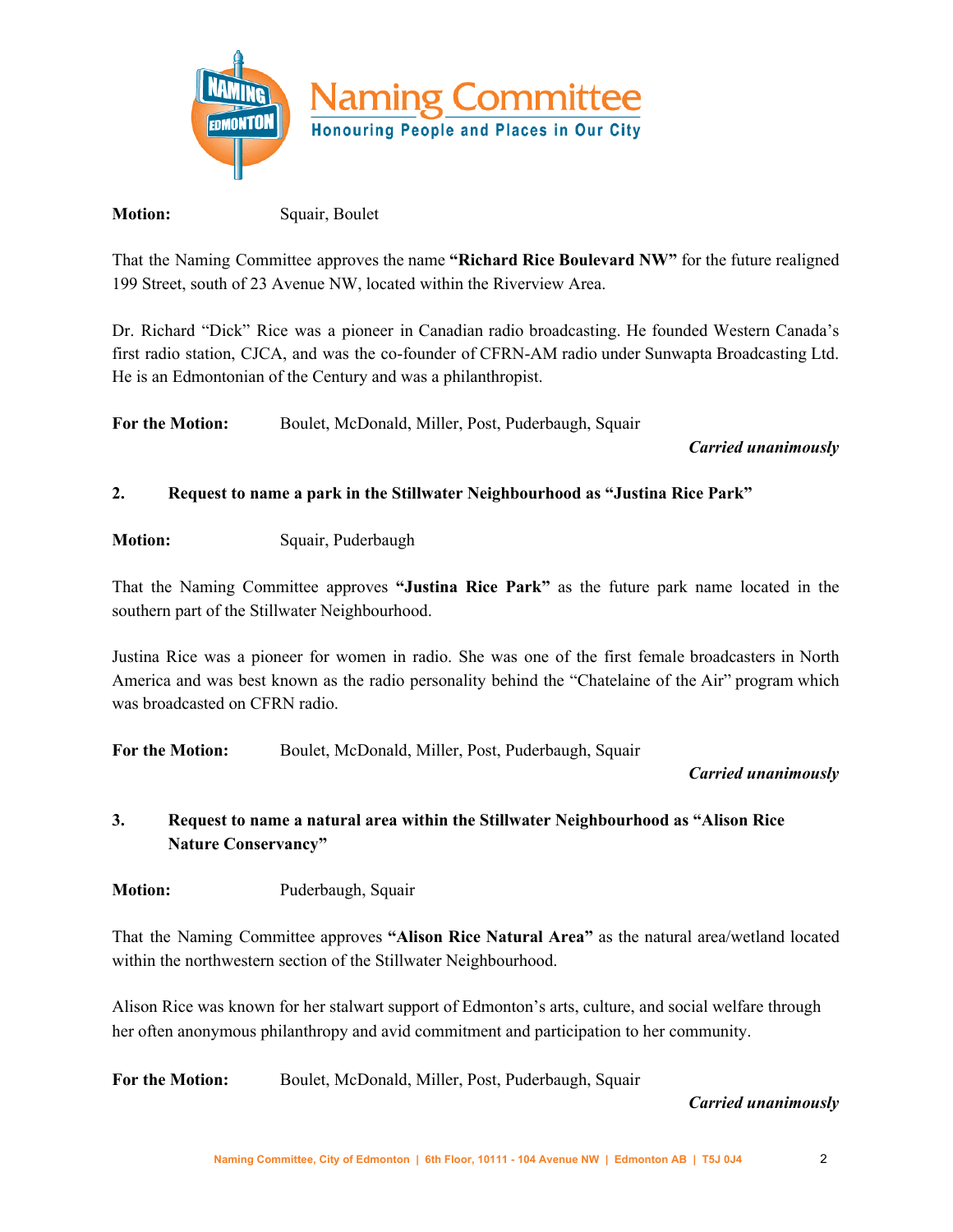

# **4. Request to name a collector roadway within the Stillwater Neighbourhood as "Sunwapta Way"**

**Motion:** Miller, Boulet

That the Naming Committee approves **"Sunwapta Way NW"** as the collector roadway name in the Stillwater Neighbourhood.

Sunwapta is a Nakoda (Stoney) word meaning "Radiating Waves". Nakoda is an Indigenous group generally located within Alberta and are closely related to the Assiniboine tribes. They include the bands of Alexis's Band, Paul's Band (Wood Stoney) and Wesley's Band, Chiniki's Band, Bearspaw's Band, and Sharphead's Band (Mountain Stoney).

Sunwapta Broadcasting was founded in 1934 by Dr. Richard "Dick" Rice, along with his friend and partner, Hans F. Nielsen. Aside from being an am-radio station, Sunwapta was the first fm-radio station and the first television station in Alberta.

**For the Motion:** Boulet, McDonald, Miller, Post, Puderbaugh, Squair

*Carried unanimously*

#### **NEW BUSINESS**

# **5. Request to name a park in the Griesbach Neighbourhood as "Maple Leaf Park"**

**Motion:** Squair, McDonald

That the Naming Committee approves the name **"Maple Leaf Park"** located at 2603 - Sir Arthur Currie Way NW and legally described as Lot 38MR, Block 15, Plan 1322503.

**For the Motion:** Boulet, McDonald, Miller, Post, Puderbaugh, Squair

*Carried unanimously*

#### **6. Request to rename a park in the Griesbach Neighbourhood as "Maple Grove Park"**

**Motion:** Boulet, McDonald

That the Naming Committee approves the name **"Maple Grove Park"** located west of 97 Street and north of Griesbach Parade. It is legally described as Lot 31MR, Block 22, Plan 0829092.